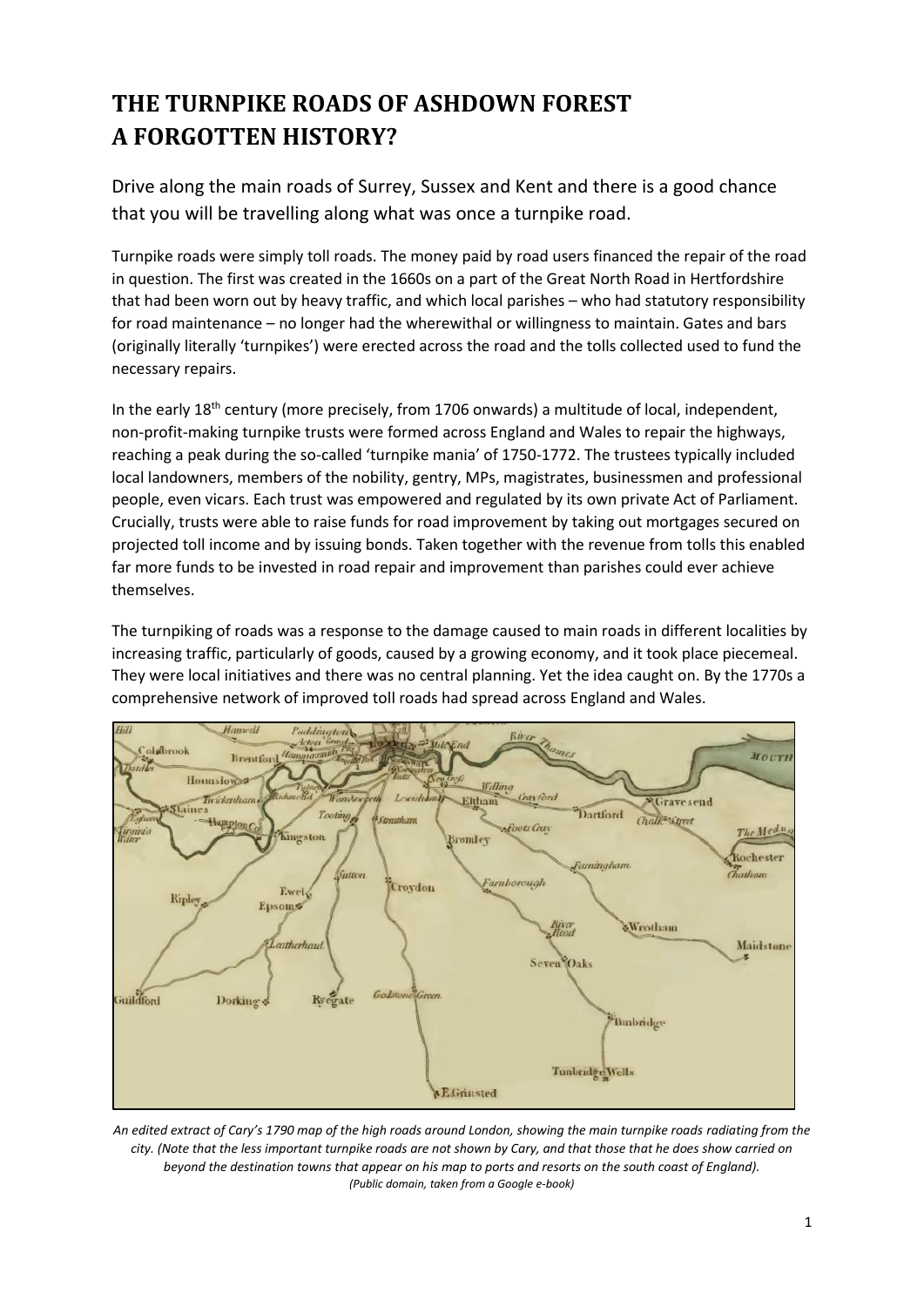There was a further phase of turnpiking in the late 18<sup>th</sup> century that was mostly concentrated in the industrializing areas of England, followed by a more general surge in the early  $19<sup>th</sup>$  century, this time with greater emphasis on new roads, improved surfaces and gentler gradients to meet a need for greater speed, which paved the way for the 'Golden Age of Coaching' of the 1820s and 1830s.

By 1840 there were over 1,100 turnpike trusts in England and Wales responsible for 22,000 miles of highway. But just when the turnpike era was at its peak it was brought to an abrupt end by the rise of the railways, which captured much of their passenger and goods traffic. Trust revenues collapsed. Many were wound up, others soldiered on until the newly-created county councils took charge of public highways in 1888.

Ashdown Forest's proximity to London meant that by the mid-18<sup>th</sup> century it was criss-crossed by turnpike roads as they spread their tentacles out from the capital. The earliest was the City of London and East Grinstead, established in 1718. It began in Southwark near London Bridge then passed through Kennington, Streatham, Croydon and Godstone before reaching East Grinstead, a small Sussex market town, Borough and Assize town en route to Lewes that was surrounded by notoriously bad Wealden roads.

In 1724 the trust extended its turnpike to Highgate, at the entrance to Ashdown Forest. In 1752 a new trust was established to set up two turnpike roads between Wych Cross and Lewes, one via Maresfield and Uckfield, the other via Chailey, and in 1770 a trust was formed to turnpike the road between Lewes and the rapidly growing resort of Brighton. By 1785, when the remaining short section between Highgate and Wych Cross was turnpiked, it was possible to travel from London to Brighton via Ashdown Forest entirely on improved, turnpike roads. These turnpike roads now form the basis of today's A22, A275, A26 and A27.

Towns and villages along the turnpike roads were boosted by the growth of businesses to serve the traffic travelling along them. In the 18<sup>th</sup> century coaches stopped every 8-10 miles to change horses.



At these 'staging posts' inns provided food, drink and accommodation for travellers and their horses. At East Grinstead the Dorset Arms (*photo, left*) survives as an example of a former coaching inn, with its high, wide passageway to allow stage coaches into the stableyard. The

town's prosperity was short-lived however: after 1770 new turnpike trusts sprang up to provide faster, more direct turnpike routes to Brighton and its coaching trade fell into decline.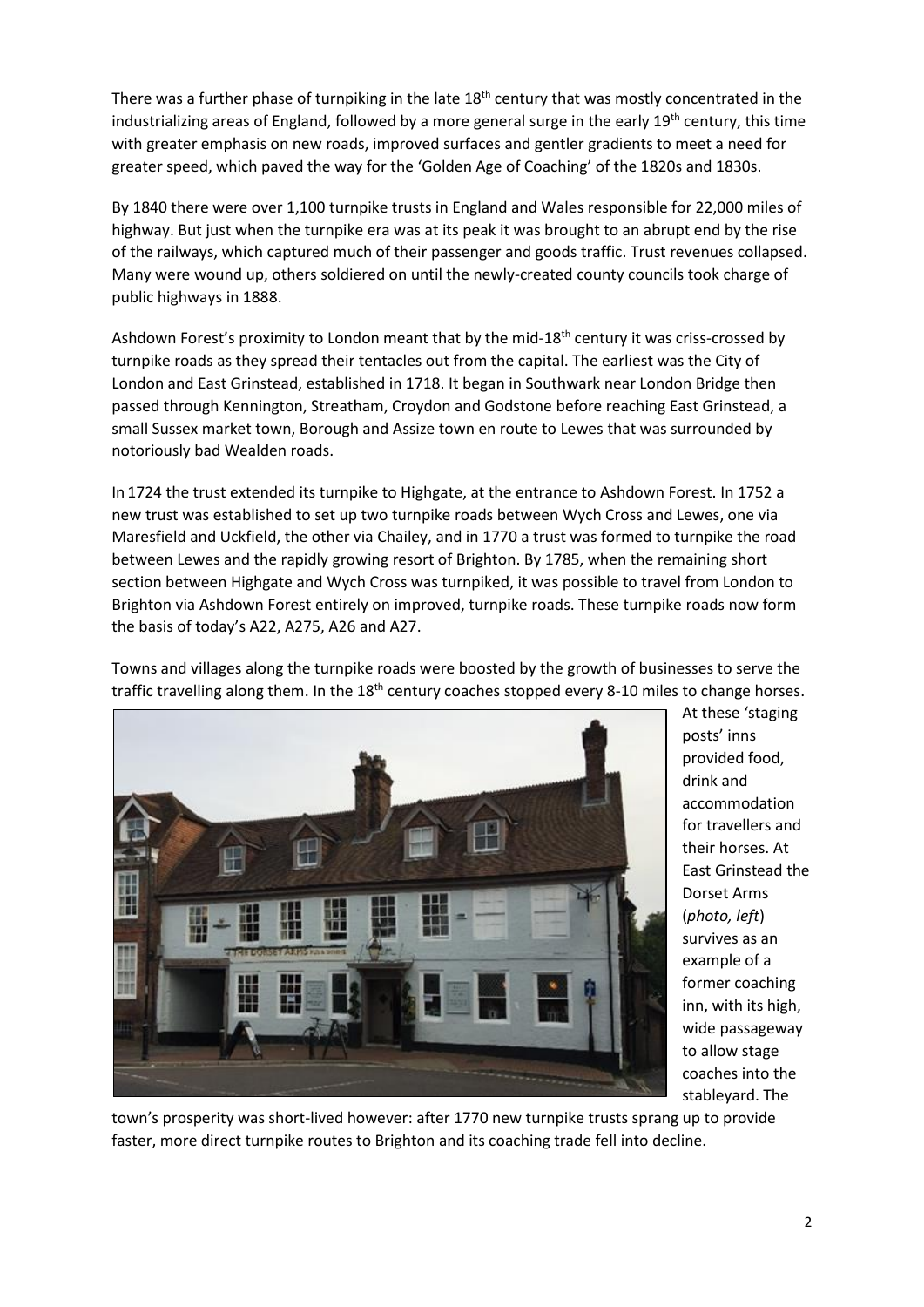The turnpike through East Grinstead was part of the Surrey & Sussex trust, the largest and one of the most profitable in south-east England. By contrast, the other turnpike roads that crossed Ashdown Forest or ran close to it, all established in the mid-18<sup>th</sup> century, were run by smaller trusts.

We have already mentioned the two turnpike roads of 1752 that went from Wych Cross to Lewes. In 1766 two more turnpike roads were established that ran south-westwards across Ashdown Forest from Tunbridge Wells, one via Groombridge, King's Standing and Duddleswell to Maresfield, the other via Eridge and Crowborough to Uckfield, both joining the London-Lewes turnpike road. Today these roads are followed by the A264-B2188 and A26 respectively.

In 1767, a turnpike road was established that branched off the London-Tunbridge Wells turnpike at Bromley and ran south through Edenbridge and Hartfield to Kings Standing, where it joined the Tunbridge Wells-Maresfield turnpike road. Today this road is followed by the A233-B2026.

Four years later, in 1771, an east-west turnpike road was opened skirting the southern edge of the forest, running through Buxted, Maresfield and Chailey to Lindfield and Cuckfield – the forerunner of the A272.

Finally, another east-west turnpike was formed in 1788 which branched from Tunbridge Wells-Maresfield turnpike at Groombridge, and went to Forest Row via Hartfield along the northern edge of the Forest – today the B2110.

These turnpike roads have left their mark in today's landscape in the form of wide, sometimes straight, often sweeping roads with gentle gradients that are quite different from the narrow, twisty, often impassable (especially in winter) roads that they superseded.

#### **Milestones**

Perhaps the most distinctive legacy of the turnpike era is the milestone. They began to appear on turnpike roads in 1720 and by 1766 all trusts were legally obliged to erect them. They come in fascinating variety. Their designs were specific to each trust, and they were often produced locally with local materials. The milestones on roads radiating from London show the distance to landmarks in the capital such as the Standard at Cornhill, St Mary-le-Bow Church, Charing Cross, London Bridge and Westminster Bridge.



The London to Lewes turnpike road was adorned with several distinct styles of milestone, but the most famous is the 'Bow Bells', which can still be seen alongside the A22 between East Grinstead and Lewes. One is even Grade II listed (*photo, left*). Standing alongside the road immediately south of Wych Cross, and consisting of a cast-iron plate fixed to a tapering wooden post, it was erected in the early 19<sup>th</sup> century. Its number, 35, indicates the number of miles from the door of St. Mary-le-Bow church. Below the number is a raised bow with five bells dangling from it, a punning reference to the church.

But there is not just one 35 milestone, but two, either side of Wych Cross. The story goes as follows. When the Surrey & Sussex turnpike trust built a new road in the early 19<sup>th</sup> century to bypass Tilburstow Hill, Godstone, the distance from London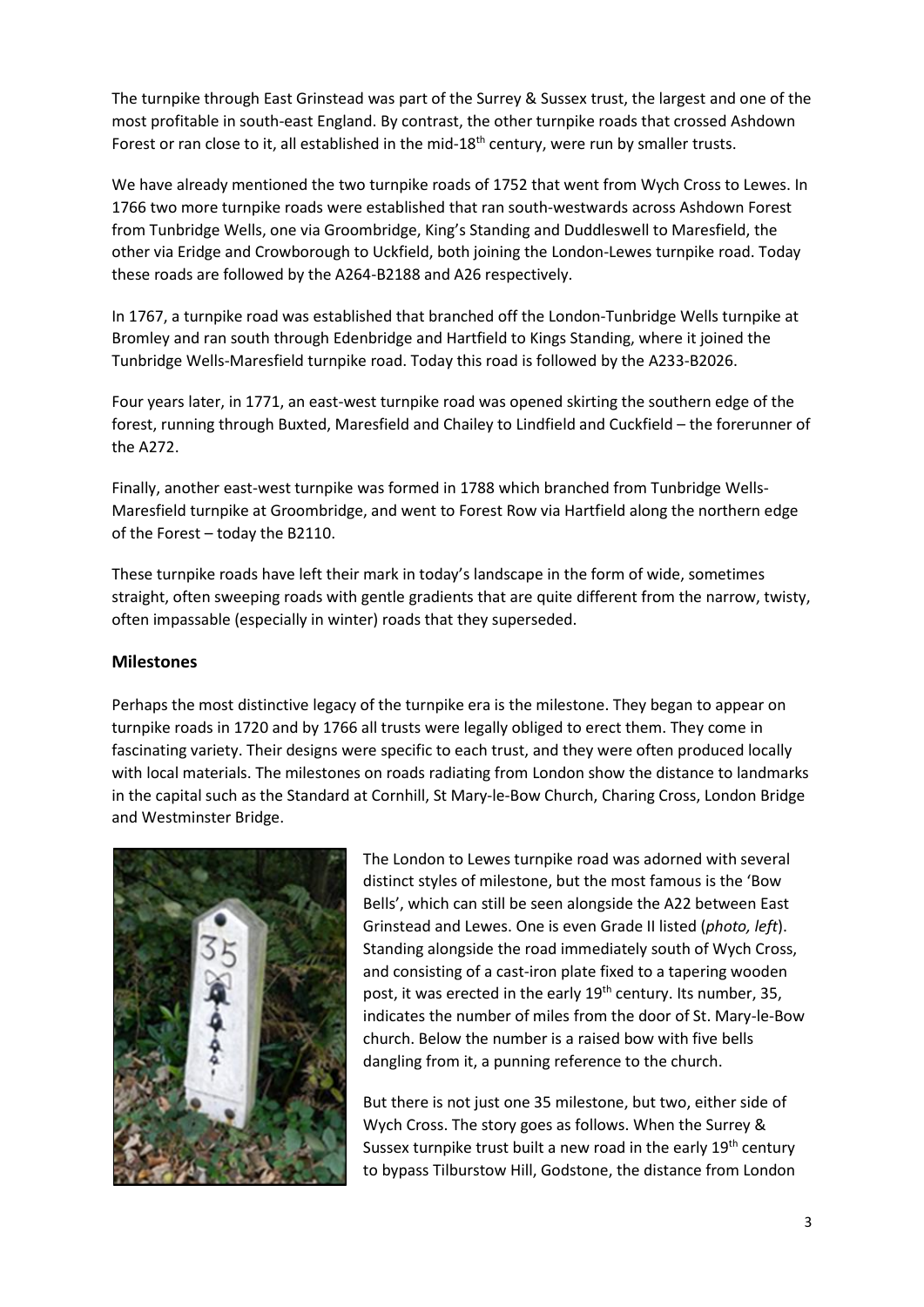increased by half a mile, so the trust had to move all its milestones from Godstone as far as its frontier at Wych Cross northwards by a half mile. But south of Wych Cross the turnpike road to Lewes was managed by a different trust, which refused to follow suit. Its 35 milestone stayed put, obliging the Surrey & Sussex trust to erect a duplicate 35 milestone north of Wych Cross (*photo, right*). This must have been rather confusing for anyone carefully counting off the miles as they travelled across Ashdown Forest!

Many milestones have vanished since the turnpike era came to an end in the late 19<sup>th</sup> century. Some were removed during World War II and never reinstated, some have been lost to modern road improvements, others have been stolen. Some of those that survive are now badly weathered, others vandalised. Although they are now in the care of local authorities, they remain vulnerable. For example, the turnpike that ran from Bromley through Hartfield to



Kings Standing was lined with attractive milestones that had 'London' embossed in a black vertical swirl on a white metal plate, but almost all those in Ashdown Forest seem to have been lost.

#### **Tollhouses**

Another legacy of the turnpike era is the roadside tollhouse. Many were sold off and demolished after the turnpike trusts were dissolved, but others have survived, often adapted into residential properties.



*East Grinstead tollhouse, circa 1864 (Public domain, available from http://theweald.org)*

At East Grinstead, a tollhouse was situated at the eastern end of the High Street. It was demolished soon after the winding up of the turnpike trust in 1865. We have a record of the tolls that were charged here in 1784:

| For every Horse, Mule or Ass, laden or unladen, and not drawing                                                           | 1d. |
|---------------------------------------------------------------------------------------------------------------------------|-----|
| For every Chaise, or other such like Carriage, drawn by One Horse only                                                    | 2d. |
| For every Coach, Chariot, Landau, Berlin, Hearse, Chaise, Calash or other such like Carriage, drawn by Two or more Horses | .6d |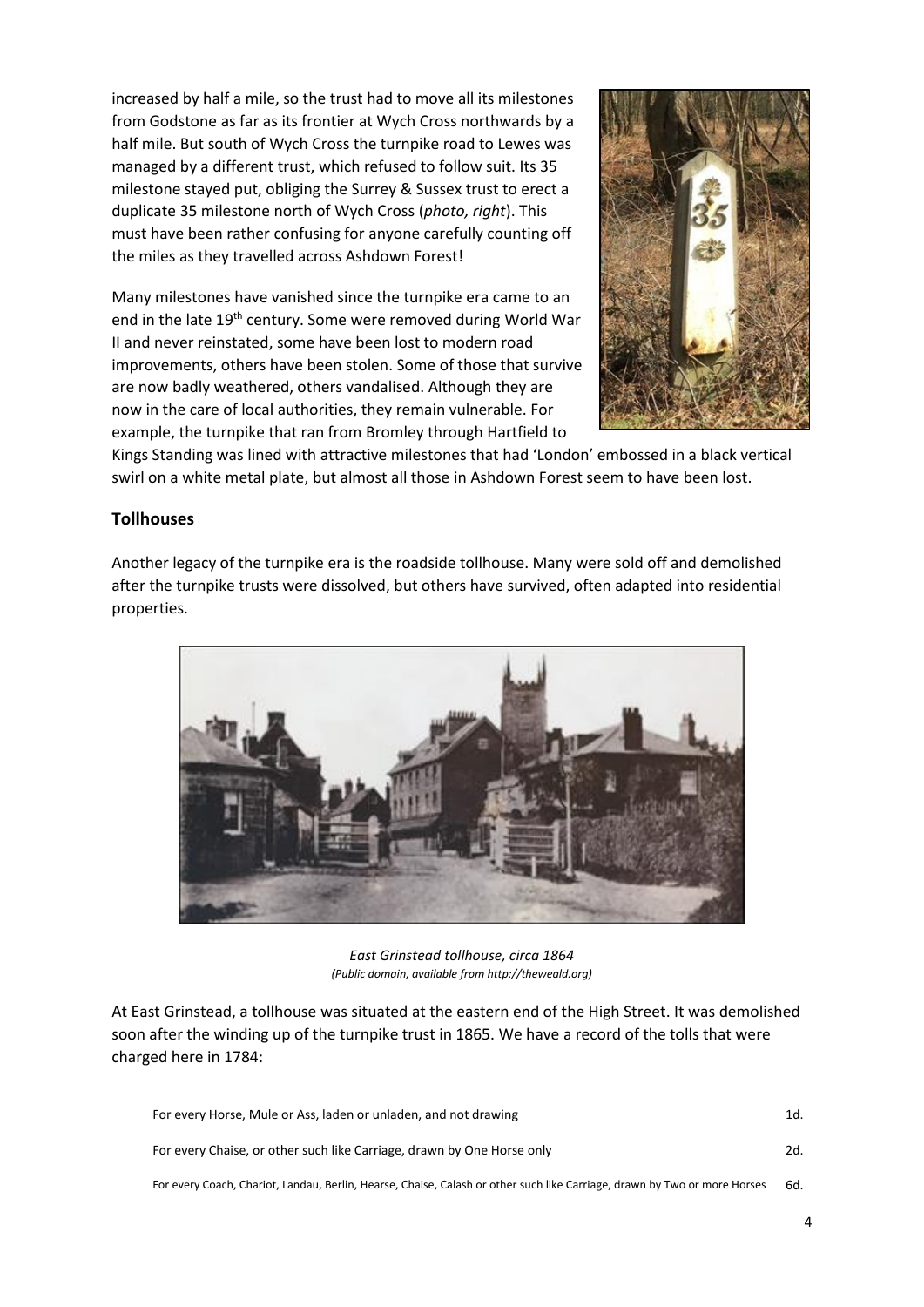| For every Cart, Dray or other such like Carriage           | 2d. |
|------------------------------------------------------------|-----|
| For every Wagon, not laden with Hay or Straw               | 6d. |
| For every Waggon, laden with Hay or Straw                  | 3d. |
| For every Drove of Oxen, or other Neat Cattle, per Score   | 2d. |
| For every Drove of Calves, Hogs, Sheep or Lambs, per Score | 1d. |

This list illustrates the variety of traffic that used turnpike roads. However it does not include people on foot, who were entitled to walk them free of charge.

The Act of Parliament governing a turnpike trust set the maximum tolls that could be charged. Common variations included penalizing vehicles that were very heavy or had types of wheel that were considered damaging to road surfaces. There were also exemptions. In the case of East Grinstead's turnpike these included carriers of fish, road-mending materials, manure for local land, bricks or timber for local buildings, hay, corn or straw during harvest time, agricultural implements, vagrants sent by legal passes, and persons going to or from elections.

Toll collection was usually sub-contracted, with turnpike trusts conducting annual auctions for the right to collect tolls. Doing so assured them of a steady income from the successful bidder, and it avoided the trouble of employing their own collectors. The most famous 'toll farmer' was Lewis Levy, popularly known as 'Turnpike Levy'. He made a fortune in the early 19<sup>th</sup> century, and in 1822 was reported to control nearly all the tollgates within 15 miles of the capital. This aroused resentment in some quarters; most notoriously, Levy found himself the target of vile anti-semitic rants by William Cobbett, who was angry with alleged overcharging by his gatekeepers in London.



*Wych Cross tollhouse, before 1920 (shown in the background behind the finger post) (Edited photo taken from Eric Byford's 'Historical Aspects and Recollections', Vol. 3, Part 2, October 1986)*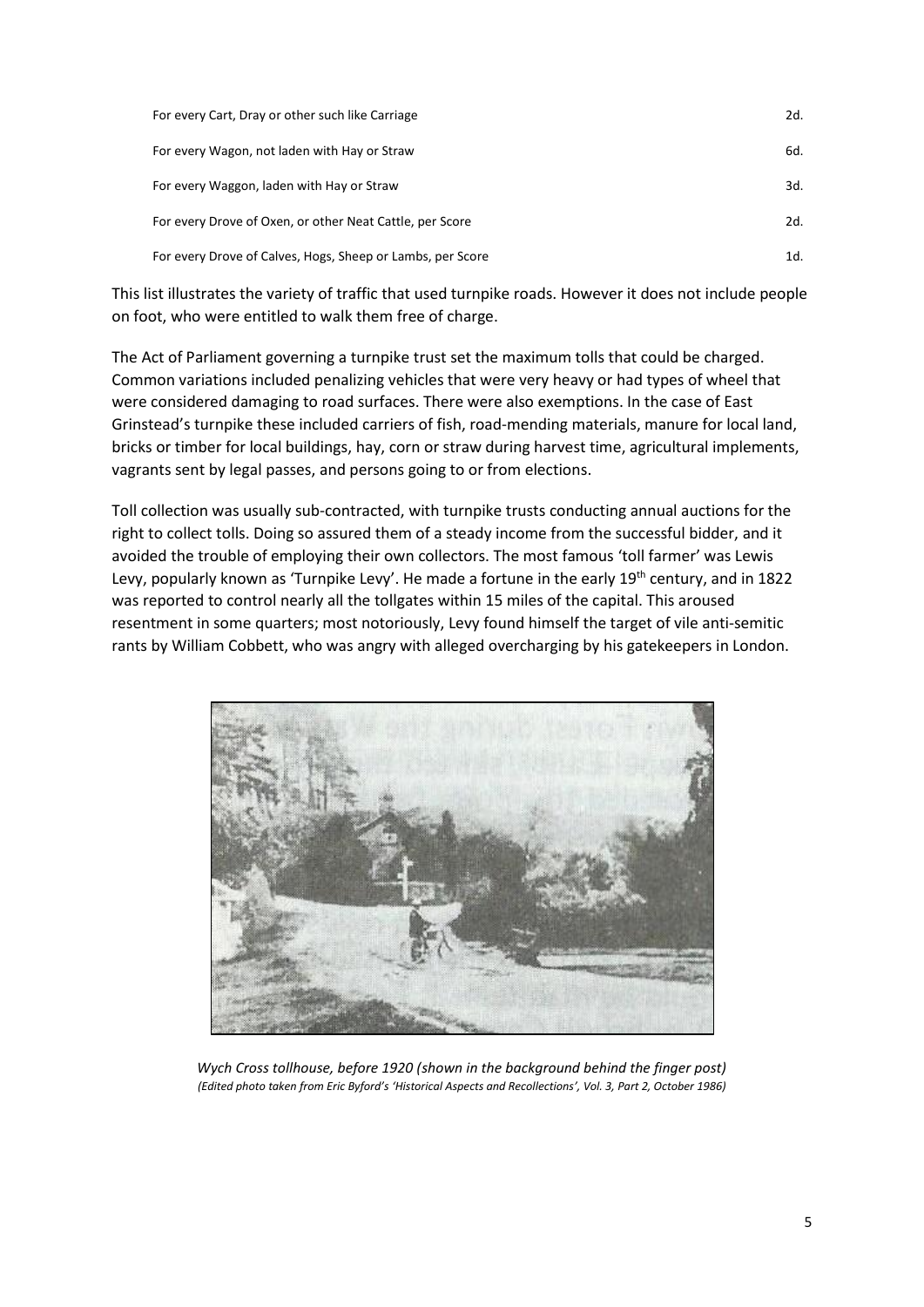Further along the turnpike road from East Grinstead, at Wych Cross in Ashdown Forest, a stone tollhouse stood within a fork where the road divided into the two turnpike roads to Lewes, with tollgates on either side. It was demolished in 1965 during road improvements and only a stone plaque, embedded in a brick frame, survives, hidden in undergrowth (*photo, below*).



The plaque, thought to date back to the inception of the Wych Cross-Lewes turnpike trust in 1752, is now almost indecipherable. It reads:

### TO MARESFIELD 6 MILES

# FROM MARESFIELD TO UCKFIELD 1 MILE HALF FROM UCKFIELD TO LEWES 7 MILE HALF AND THIS IS THE TOLL ROAD TO LEWES

Surprisingly, this piece of history is not listed for protection by *Historic England* nor is it found in the *Historic Environment Record*, the official database of archaeological and historical artefacts.

## **19th Century Improvements**

The improvements to the roads brought by turnpiking led to improvements to the vehicles that travelled over them. This led in turn to demands for further improvements to the roads. In the early 19<sup>th</sup> century steps were taken by trusts to give them better surfaces, especially through 'macadamization' (the road building method promoted by John Loudon McAdam), to straighten them and to provide them with gentler gradients by means of embankments and cuttings, and by laying out of new roads to bypass steep hills. In some cases more direct turnpike roads were built in competition with existing turnpike roads to provide faster communications, for example to the growing south coast resorts of Brighton, Eastbourne and Hastings.

The London to East Grinstead turnpike was significantly improved in the 1820s largely due to the efforts of one man, Charles Abbot, Baron Colchester (1757-1829). An MP since 1795, he became speaker of the House of Commons in 1802 and in the same year he acquired Kidbrooke Park, Forest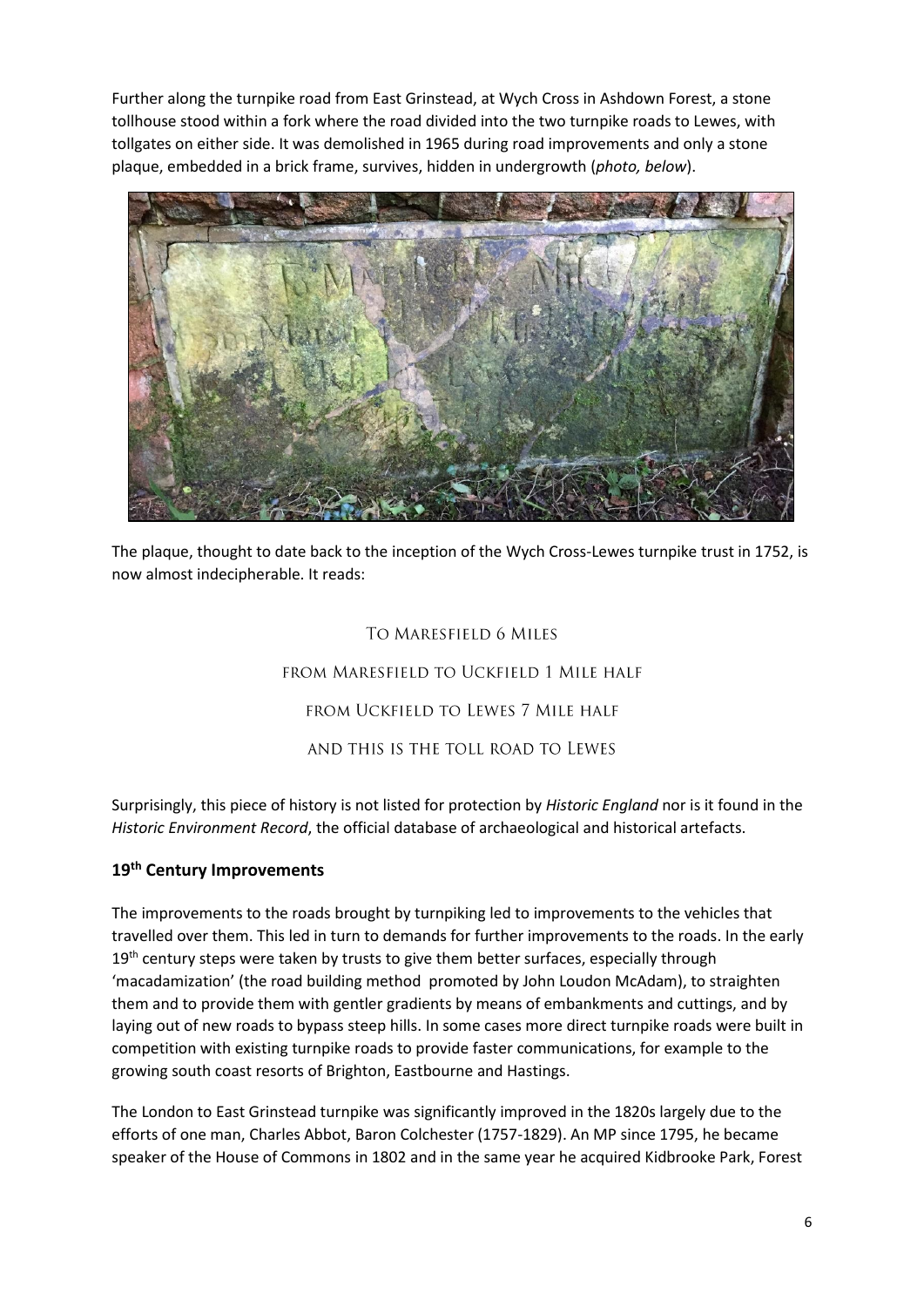Row, which lay next to the turnpike. He once noted that the journey from Kidbrooke to the House of Commons took him three hours, which he used to write letters.

After resigning in 1817 and being raised to the peerage as Baron Colchester he became chairman of the Surrey & Sussex turnpike trust and set about instigating a range of road improvements. These included, at East Grinstead, the building of the straight road that approaches the town's High Street from the Lewes direction to avoid a steep twisty climb (the latter is still there and called 'Old Road') and the lowering of the High Street, which led to the stepped kerbs visible today; near Forest Row, a new mile-long road to avoid the long, steep ascent of Wall Hill into Ashurstwood – so difficult that a heavily laden wagon was once said to have taken over an hour to get to the top (this sweeping stretch of road, known locally as the 'Brambletye Bends', is now followed by the A22); a new road that eases the gradient approaching Broadstone Warren (also followed today by the A22); and cuttings north and south of Wych Cross to lower the road's summit.

Major improvements were also made elsewhere. For example, at Danehill, in 1818-19, a new road (today followed by the A275) was cut around the hill on which the parish church now stands to avoid a stiff climb over a hill on the Wych Cross to Lewes (via Chailey) turnpike, while further north, near Godstone, Surrey, a lengthy bypass was built round Tilburstow Hill, a testing climb on the original turnpike road from London to East Grinstead. This road today is followed by the B2236 and A22.

### **Conclusion**

The turnpike era has been overshadowed by later transport developments. But it would be a mistake to overlook the beneficial impact turnpike roads had on England's internal transport and communications at a time when many English main roads were poor and, in the Weald, notoriously bad.

They were extolled by such acute observers as Daniel Defoe and much admired by European visitors. According to economic historians, by greatly improving travel times (average journey speeds rose from 2½ mph in 1750 to 8mph in 1829), reducing transport costs and enabling increasingly regular, frequent and reliable communications during the  $18<sup>th</sup>$  and early  $19<sup>th</sup>$  centuries the turnpike road system made an important contribution to national economic growth and helped to underpin the early stages of the Industrial Revolution (which took off in the 1780s).

By the early 1830s, at the dawn of the Railway Age, the turnpike road network, together with the businesses that used it and supported it, was at its peak. There were 1,116 turnpike trusts responsible for administering 22,000 route miles of toll road (about 17 per cent of the total road network). Turnpike trusts on average spent almost five times more money per mile on road maintenance than parishes, and standard of roads had substantially improved as a result. The vast majority of turnpike roads in the south-east of England (including those around Ashdown), which were administered by 120 separate trusts, were reported to the government in an 1840 survey as being in good or better condition.

According to a government report, in 1833 "turnpike roads were the chief means of communication throughout the Kingdom for the transit of goods and passengers: much expense and skill had been bestowed in adapting the roads to the increased traffic of goods, and the more speedy passage of the mails and stage coaches."

We should also remember that the turnpike era lasted a long time. The majority of the country's turnpike roads were in place by the 1770s and were not wound up until the second half of the 19<sup>th</sup>